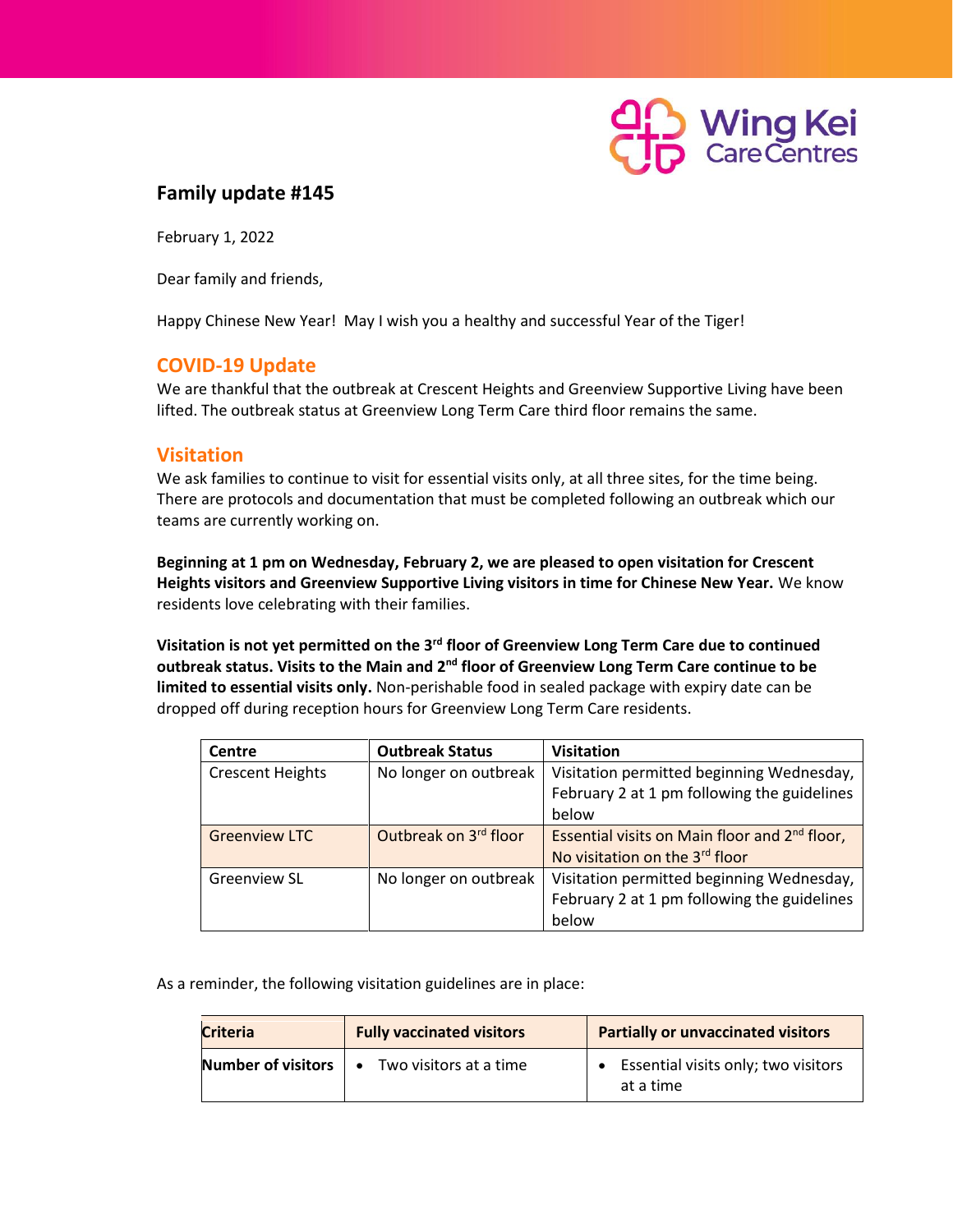

| <b>Criteria</b>          | <b>Fully vaccinated visitors</b>                                                                                                                                                                                          | <b>Partially or unvaccinated visitors</b>                                                                                                                                                                                                                                                                           |
|--------------------------|---------------------------------------------------------------------------------------------------------------------------------------------------------------------------------------------------------------------------|---------------------------------------------------------------------------------------------------------------------------------------------------------------------------------------------------------------------------------------------------------------------------------------------------------------------|
| <b>Location of visit</b> | Visits in common areas<br>and/or resident rooms                                                                                                                                                                           | Visits in designated location not<br>on the unit<br>Resident will be brought to<br>location wearing a face shield                                                                                                                                                                                                   |
| <b>Rapid testing</b>     | Recommend essential<br>visitors take a rapid test<br>prior to visiting<br>For all other visitors,<br>encourage rapid testing at<br>least once a week and if<br>visitors have been in a<br>crowded area before<br>visiting | Rapid testing required prior to<br>each visit<br>Visitors must adhere to PPE<br>guidelines, upon the guidance of<br>screening staff                                                                                                                                                                                 |
| Children visiting        | No visitors under 12 years<br>of age                                                                                                                                                                                      | No visitors under 12 years of age                                                                                                                                                                                                                                                                                   |
| <b>Booking visits</b>    | No pre-booking required<br>$\bullet$                                                                                                                                                                                      | Pre-booking required three<br>$\bullet$<br>business days or more in<br>advance of the visit so that we<br>can arrange staffing to bring<br>your loved one to the designated<br>location<br>To pre-book email<br>chfamilyvisit@wingkei.org for<br>Crescent Heights, or<br>gvfamilyvisit@wingkei.org for<br>Greenview |
| <b>Visiting during</b>   | Essential visitors only during                                                                                                                                                                                            | Visitation dependent on                                                                                                                                                                                                                                                                                             |
| <b>loutbreaks</b>        | outbreak                                                                                                                                                                                                                  | outbreak protocols                                                                                                                                                                                                                                                                                                  |

## **Family Town Hall**

Our monthly Family Town Hall is taking place tomorrow, February 2 via Zoom from 5.30 pm to 6.30 pm. If you have not registered, please do so by clicking [here](https://docs.google.com/forms/d/e/1FAIpQLSceR1IF34Uq-UgAq-xVdV2H0EEtbA7SJsiQL1n8oEWhspchYg/viewform?usp=sf_link) as soon as possible.

Thank you for keeping Wing Kei in your prayers.

*I call on you, my God, for you will answer me; turn your ear to me and hear my prayer. Show me the wonders of your great love, you who save by your right hand*